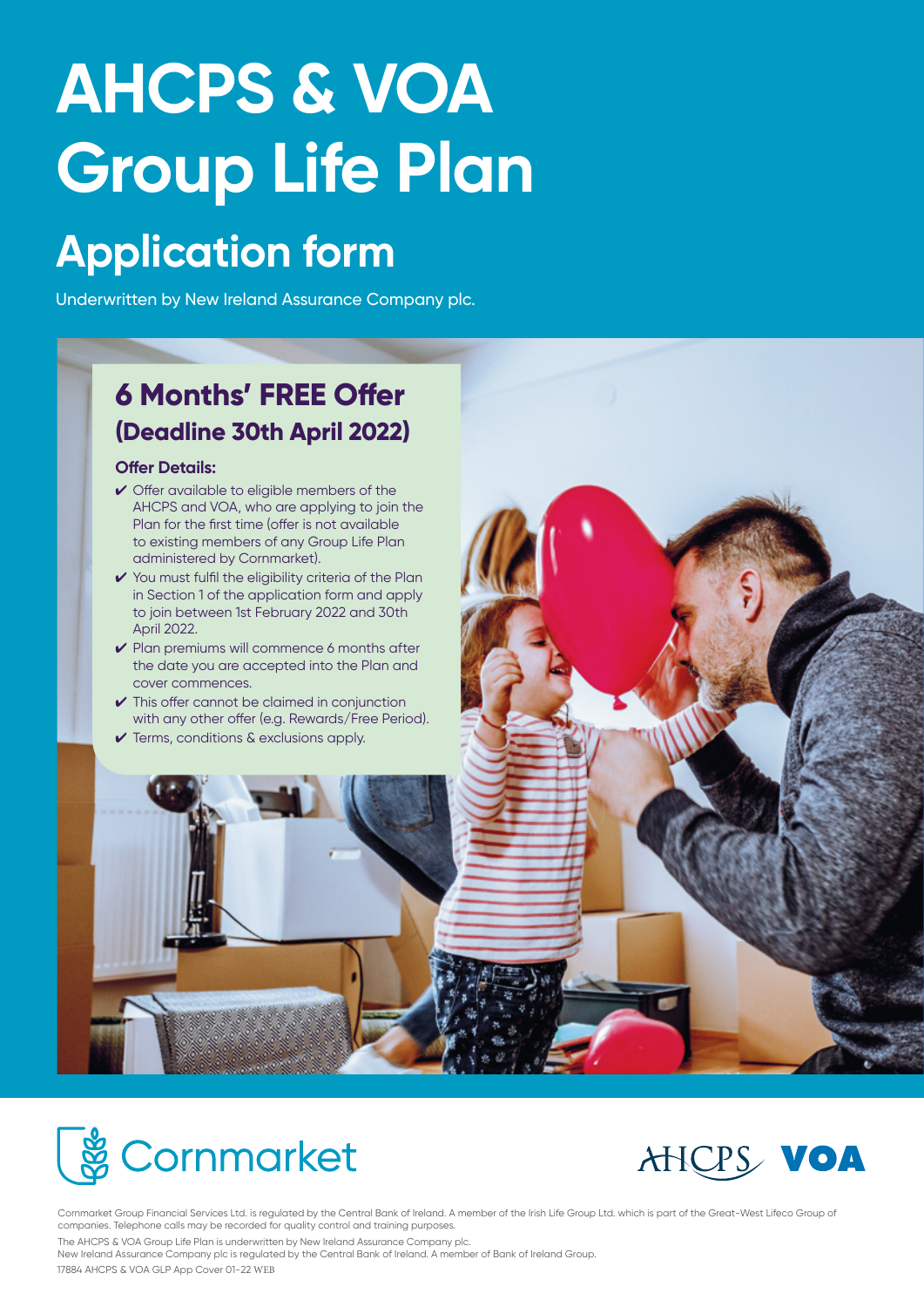



apply

## **AHCPS & VOA Group Life Plan**

## **Application form**

This Scheme is underwritten by New Ireland Assurance plc (New Ireland).

The Scheme benefits are provided by New Ireland, and are governed by the policy document as agreed with the Scheme Owner. This Scheme has been arranged by Cornmarket Group Financial Services Ltd. (Cornmarket) on behalf of the Scheme Owner (Merlow Trustees Limited). Cornmarket also provides advisory and administrative services to members of the Scheme. Information provided by you on this form will be used by New Ireland and Cornmarket separately. References to `the Scheme' in this application form shall mean the AHCPS & VOA Group Life Plan.

**Warning: The current premium may increase at the next Scheme review on/after 1st October 2024\***

\*In the meantime, the premium rate should stay at the current 0.48% of your salary. However, please note that your individual premium amount will increase or decrease in line with your salary, if you are paying your premiums directly from your salary.

## **1. Eligibility confirmation**

#### **New Ireland and the Scheme Owner require you to fulfil all of the eligibility criteria below to apply to join the Scheme. Please tick to confirm that you:**

|  | 1. Are employed in the Civil or Public Service as: (tick one): |  |  |  |  |  |  |
|--|----------------------------------------------------------------|--|--|--|--|--|--|
|--|----------------------------------------------------------------|--|--|--|--|--|--|

| Assistant Principal grade or higher or                                                                                             |                                                                                       |
|------------------------------------------------------------------------------------------------------------------------------------|---------------------------------------------------------------------------------------|
| a Veterinary Officer in the State Veterinary Service<br>$\bullet$                                                                  |                                                                                       |
| 2. Understand that you must remain employed in one of the roles<br>noted in point 1 above to remain eligible for Scheme membership |                                                                                       |
| 3. Are an active member of the Civil or Public Superannuation Scheme                                                               |                                                                                       |
| 4. Are under age 65                                                                                                                |                                                                                       |
| 5. Are working 8 hours or more per week                                                                                            |                                                                                       |
| 6. Are employed under at least one of the following conditions<br>(tick one):                                                      |                                                                                       |
| a) A permanent basis or                                                                                                            |                                                                                       |
| b) A fixed-term contract of at least 12 months duration or                                                                         |                                                                                       |
| c) Working continuously for the last 12 months.                                                                                    |                                                                                       |
| 7. Are either (tick one):                                                                                                          |                                                                                       |
| a) transferring from another group protection scheme/plan <sup>**</sup> or                                                         |                                                                                       |
| b) actively at work today and understand the meaning of actively<br>at work today as defined in Section 7(b)                       | <b>Job/work sharers:</b> Job/work sharing                                             |
| **Refer to Section 4(b) for transfer criteria.                                                                                     | applicants who satisfy the eligibility<br>conditions (opposite) are eligible to apply |
| Occupation:                                                                                                                        | to join the Scheme. A job/work sharer is<br>someone who works 50% or less than the    |
| Current gross annual salary: <sup>+</sup><br>€                                                                                     | normal working week.                                                                  |
| *If working as a job sharer please provide current job sharing salary.                                                             |                                                                                       |

**If you cannot confirm that all the above criteria applies to you, then you are not eligible to apply to join this Scheme and should not proceed any further with this application.**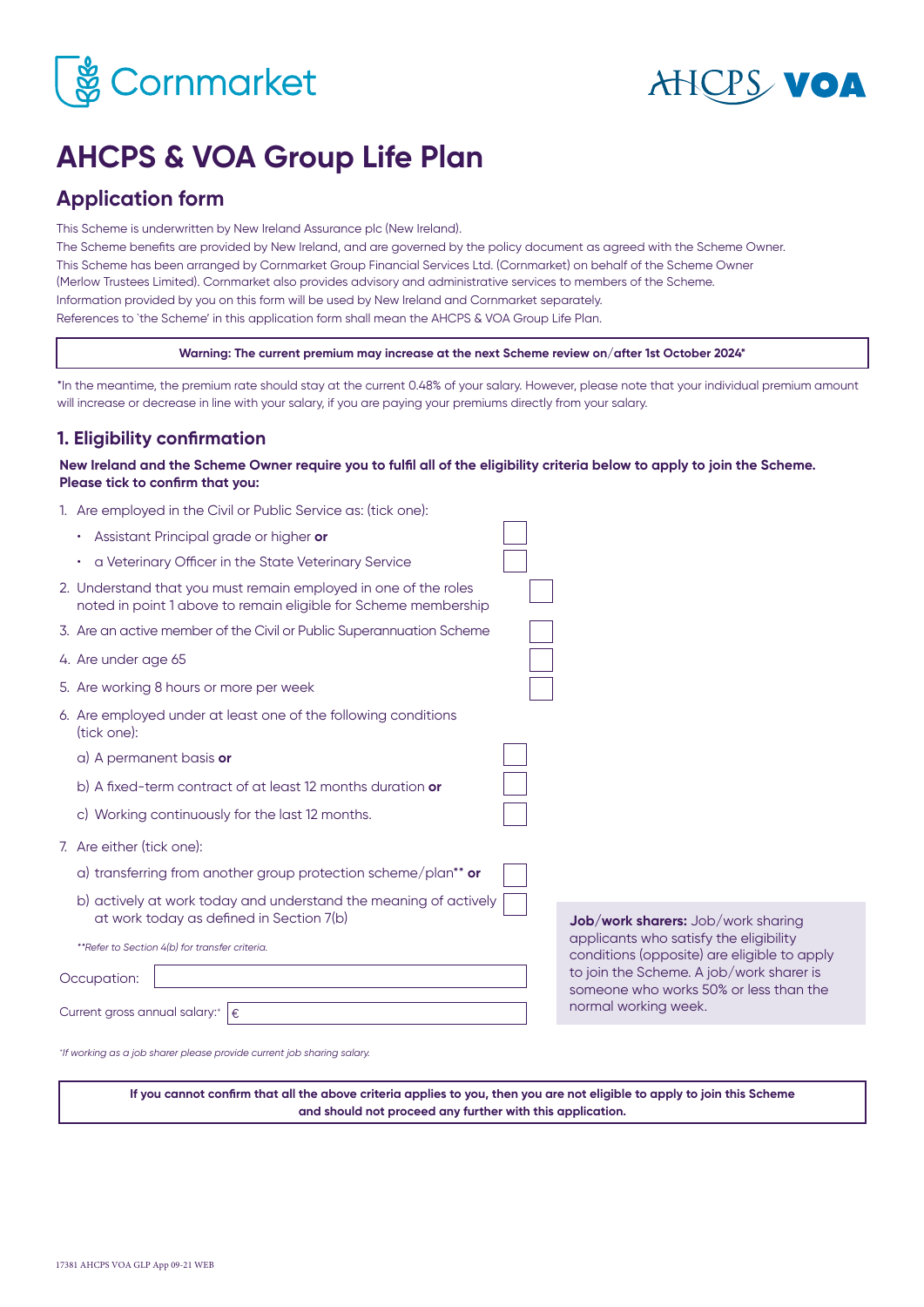## **2. Data privacy notices**

Before you provide your personal information please note it is important that you know how your personal data will be processed and what your data protection rights are.

#### **Cornmarket**

Cornmarket's Data Privacy Notice available at www.cornmarket.ie/data-privacy-notice, details how Cornmarket as a company processes your personal data and the legal bases Cornmarket relies on for processing your personal data. It also provides you with important information regarding your rights in relation to the personal data Cornmarket holds about you and with information on how you can exercise these rights. If you would like to receive a copy of this by post please contact Cornmarket at (01) 408 4000 to request this.

#### **New Ireland**

It is important that you know how and why New Ireland uses your personal information, including personal data relating to your health which is a special category of personal data under Data Protection law, in order to underwrite your policy and provide you with cover under the policy; as well as to comply with relevant legal and regulatory requirements. This is set out in New Ireland's Data Privacy Notice which is available on their website at www.newireland.ie/options/data-privacy-notice/ or by writing to New Ireland Assurance, 5 - 9 South Frederick Street, Dublin 2.

| 3. Your personal details                                                                                                                                                 |                                                                   |          |          |      |        |  |  |  |  |
|--------------------------------------------------------------------------------------------------------------------------------------------------------------------------|-------------------------------------------------------------------|----------|----------|------|--------|--|--|--|--|
| Title:                                                                                                                                                                   |                                                                   | Address: |          |      |        |  |  |  |  |
| First name:                                                                                                                                                              |                                                                   |          |          |      |        |  |  |  |  |
| Surname:                                                                                                                                                                 |                                                                   |          |          |      |        |  |  |  |  |
| Date of birth:                                                                                                                                                           | M<br>M<br>$\sqrt{}$                                               |          |          |      |        |  |  |  |  |
| Tel. Home:                                                                                                                                                               | Mobile:                                                           |          | Eircode: |      |        |  |  |  |  |
| Email:                                                                                                                                                                   |                                                                   |          | Gender:  | Male | Female |  |  |  |  |
|                                                                                                                                                                          | Are you employed in the Public Sector?<br><b>Yes</b><br><b>No</b> |          |          |      |        |  |  |  |  |
| If yes:<br>a) When did you start working in the Public Sector?                                                                                                           |                                                                   |          |          |      |        |  |  |  |  |
| b) Did you re-enter Public Sector employment after 1st April 2004 with a break<br>Yes<br>No<br>of more than 26 weeks that was not due to a career break or unpaid leave. |                                                                   |          |          |      |        |  |  |  |  |
|                                                                                                                                                                          | Ð<br>If yes, please provide the date here:                        |          |          |      |        |  |  |  |  |

## **4. (a) Answering questions fully, honestly and carefully**

You will be asked questions about your health and personal circumstances. Even if similar questions were answered before, all questions must be answered fully, honestly and carefully.

There is no need to tell New Ireland about genetic tests that have been carried out and New Ireland will not consider the results of any genetic tests they receive.

New Ireland may ask for medical information from doctors and other health professionals at the time of this application and during the term of the policy if the application goes ahead.

If this application goes ahead, membership will be based on the information in:

- this form
- any other form or questionnaire related to this application,
- any other written information from or on behalf of the person to be covered related to this application, and/or
- any recorded telephone call related to this application.

If:

- any questions are not answered fully, honestly and carefully, and/or
- New Ireland is not made aware of any changes to the answers given before you are accepted into the Scheme by New Ireland then New Ireland may:
	- cancel your membership from the start and refuse any claim,
	- reduce the amount of any claim, and/or
	- reduce the amount of cover.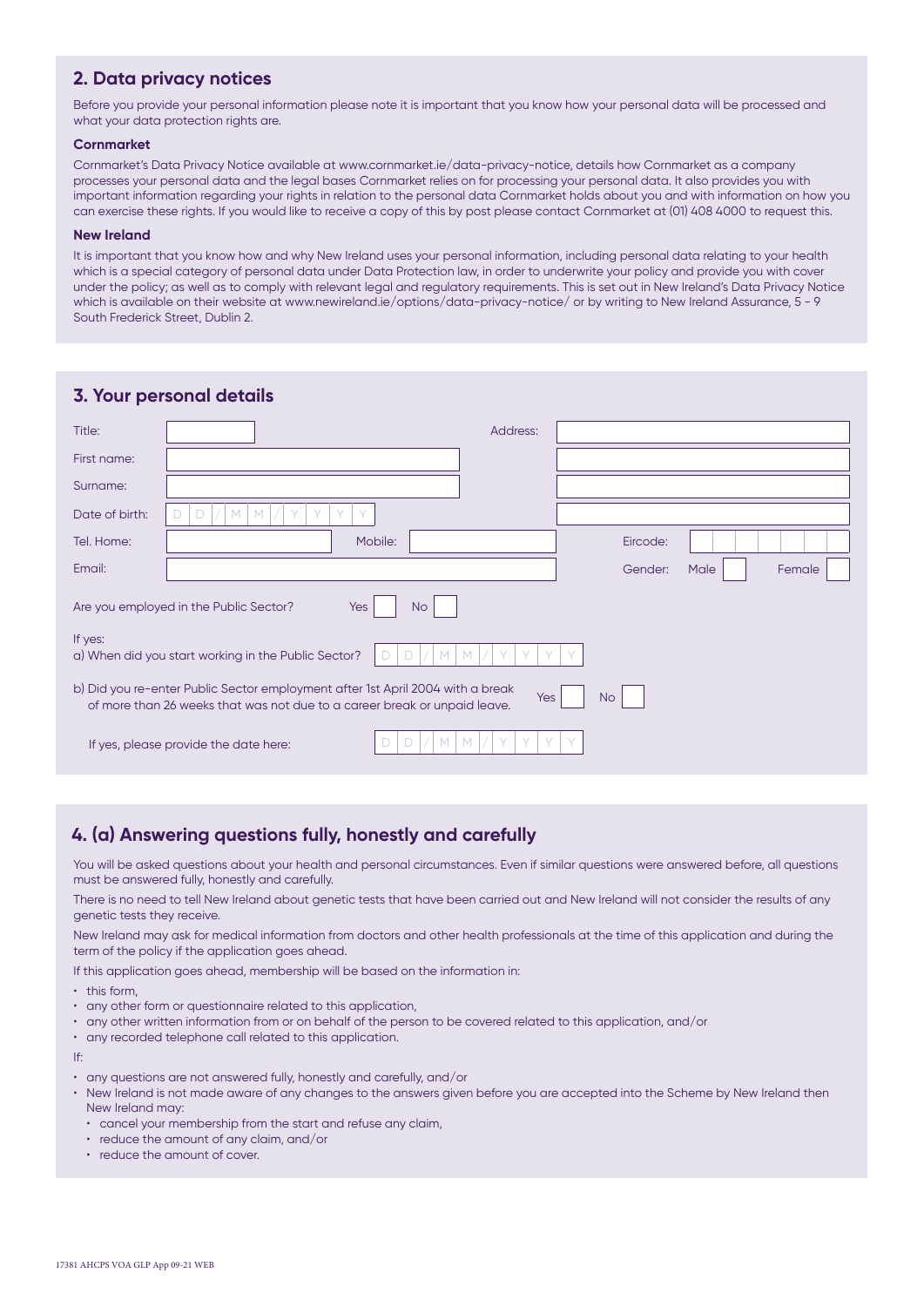### **4. (b) Transfer request**

Cornmarket facilitates membership transfers between certain trade union group protection schemes without the need for the member's transfer application to be medically assessed. If you are already a member of a group protection scheme associated with your previous trade union, you may be able to transfer into the Scheme by confirming a declaration regarding the circumstance of your transfer. This means that once you consent to Cornmarket processing your trade union membership(s) as described below and you can tick to confirm that both statements in point 1 of the transfer declaration below are true to you, your application would not be medically assessed, and your application would be accepted based on this declaration. If you are not transferring from another group protection scheme or are unable to confirm all the statements in the transfer declaration are true to you, you should proceed to Section 4(c).

 $\ldots$  Yes  $\parallel$  No

Please select the relevant group protection scheme you wish to transfer from:

## (Select)

Note: If you are not completing this form electronically, you can either call Cornmarket to establish the list of schemes from which you can transfer or alternatively you can find an electronic version of this form on our website, cornmarket.ie, which will include a drop down list for the above field.

#### **Consent to process details of your trade union membership(s)**

Trade union membership is a special category of personal data under Data Protection law. As a result, your consent is required to process this personal data.

Continuous trade union membership (with a break of no longer than 8 weeks) is one of the eligibility criteria for availing of this transfer option without having your application medically assessed. Details of your current and previous trade union memberships will form the basis of your transfer application and this information may be relied upon in the future in the event of a claim.

#### **Cornmarket**

Cornmarket requires details of your current and previous trade union memberships to confirm your eligibility to transfer into the Scheme. Cornmarket will keep a copy of this application form on file on a continuous basis and will only process details of your trade union membership(s) for the purposes of administering the Scheme you are joining. You can instruct Cornmarket at any time to no longer hold/process details of your trade union membership(s) by emailing dataprotection@cornmarket.ie. However, as details of your trade union membership(s) form(s) part of the eligibility criteria to transfer into the Scheme, Cornmarket will be unable to provide you with membership of this Scheme without your permission to process this information about you.

By ticking this box you consent to Cornmarket processing details of your trade union memberships as outlined above

#### **New Ireland**

New Ireland also needs to process details of your current and previous trade union memberships to confirm your eligibility to transfer into the Scheme. In order to process your transfer application and determine your eligibility for cover, New Ireland will receive a copy of this application form. New Ireland will keep a copy of this application form on file on a continuous basis and will only process details of your trade union membership(s) for the purposes of administering the Scheme you are joining. You can instruct New Ireland at any time to no longer hold/process details of your trade union membership(s) by emailing New Ireland at groupunderwriting@newireland.ie. However, as details of your trade union membership(s) form(s) part of the eligibility criteria to transfer into the Scheme, New Ireland will be unable to provide you with membership of this Scheme without your permission to process this information about you.

By ticking this box you consent to New Ireland processing details of your trade union membership(s) as outlined above

#### **Transfer declaration. Please tick to confirm:**

1. Since the date I was accepted into the previous group protection scheme indicated above, I have:

| 2. Date of becoming a member of the Union associated with this Scheme: |  |         |     | $\left(\left\lfloor M\right\rfloor M\left\rfloor /\right\rfloor Y\left\lfloor Y\right\rfloor Y\left\lfloor Y\right\rfloor$ |    |  |
|------------------------------------------------------------------------|--|---------|-----|----------------------------------------------------------------------------------------------------------------------------|----|--|
|                                                                        |  |         | Yes |                                                                                                                            | No |  |
|                                                                        |  | $M$ $M$ |     |                                                                                                                            |    |  |

It will be your responsibility to terminate your membership of your previous union.

- 3. I confirm that I wish to replace my membership of an existing group protection scheme as noted above, with membership of this Scheme. I have taken special care to ensure, and I am satisfied that this Scheme meets my needs and I am aware of the financial consequences (cost, benefits etc.) of this transfer. I also acknowledge that any existing underwriting individual terms (for example, illnesses excluded specifically for me) will also transfer where appropriate
- 4. Where the group protection scheme I am transferring from is brokered by Cornmarket, I am aware that Cornmarket will automatically terminate my membership of it as I am no longer eligible for it
- 5. I understand that I have 30 days from the date of notifying Cornmarket of my need to change group protection scheme to complete and return this transfer request

**If you can tick to confirm that both of the statements in point 1 above apply to you and you have completed all other relevant fields in this declaration, please proceed to complete Sections 7(a) and 7(b), otherwise proceed to Section 4(c).**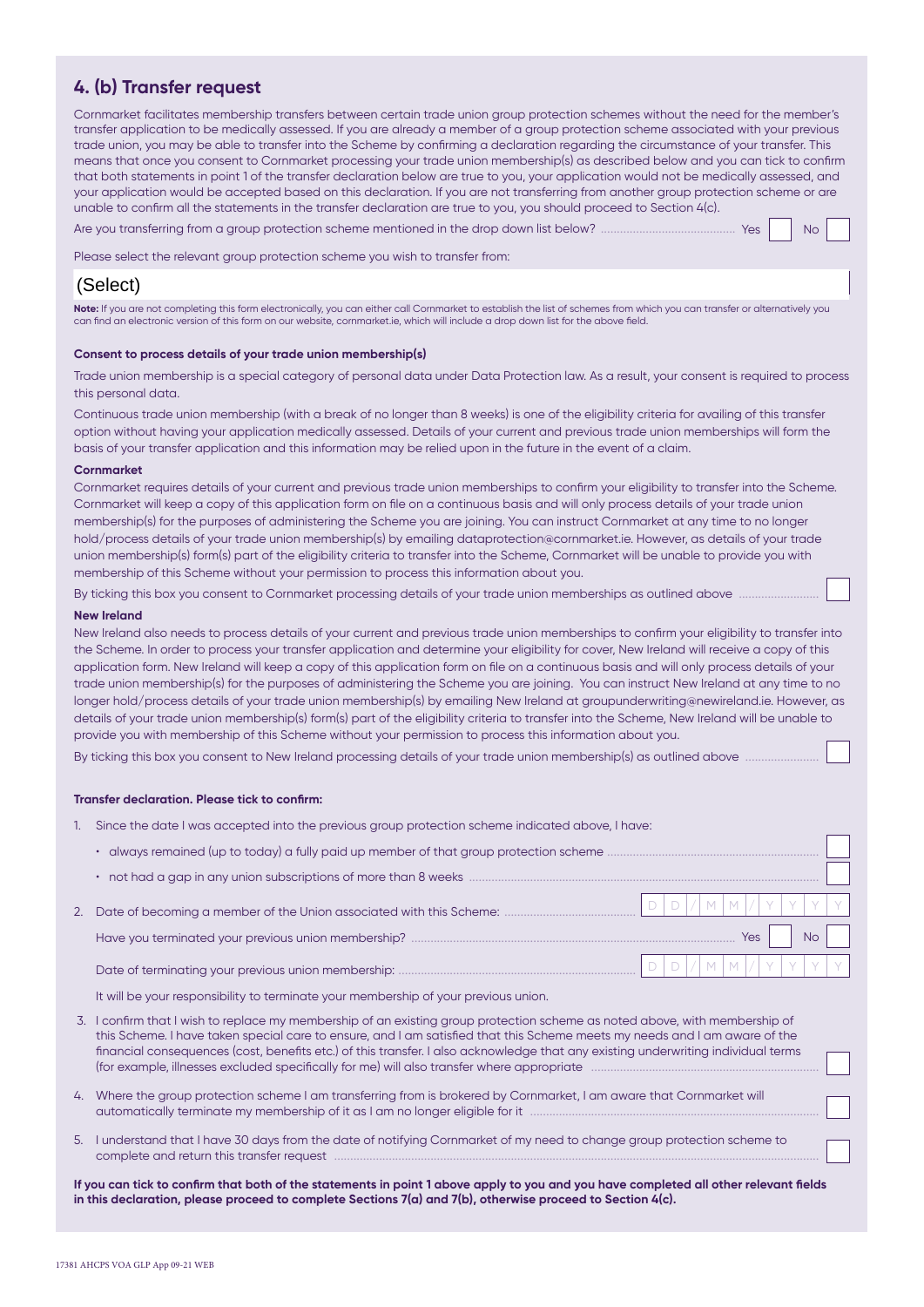|                                                                                                                                                                                                                                                                                                                                 |                                                       | Scheme which the applicant is transferring from      |                                                       | Scheme which the applicant is transferring to            |  |  |  |
|---------------------------------------------------------------------------------------------------------------------------------------------------------------------------------------------------------------------------------------------------------------------------------------------------------------------------------|-------------------------------------------------------|------------------------------------------------------|-------------------------------------------------------|----------------------------------------------------------|--|--|--|
|                                                                                                                                                                                                                                                                                                                                 | <b>Benefits available currently</b><br>or in the past | <b>Benefits the applicant has</b><br>been paying for | <b>Benefits currently available</b><br>to new members | Benefits available/to be<br>transferred to the applicant |  |  |  |
| <b>Disability Benefit</b>                                                                                                                                                                                                                                                                                                       | Yes                                                   | Yes                                                  | Yes                                                   | Yes                                                      |  |  |  |
|                                                                                                                                                                                                                                                                                                                                 | <b>No</b>                                             | <b>No</b>                                            | <b>No</b>                                             | <b>No</b>                                                |  |  |  |
| <b>Death Benefit</b>                                                                                                                                                                                                                                                                                                            | Yes                                                   | Yes                                                  | Yes                                                   | Yes                                                      |  |  |  |
|                                                                                                                                                                                                                                                                                                                                 | <b>No</b>                                             | <b>No</b>                                            | <b>No</b>                                             | <b>No</b>                                                |  |  |  |
| <b>Additional Death Benefit</b>                                                                                                                                                                                                                                                                                                 | Yes                                                   | Yes                                                  | Yes                                                   | Yes                                                      |  |  |  |
|                                                                                                                                                                                                                                                                                                                                 | <b>No</b>                                             | <b>No</b>                                            | <b>No</b>                                             | <b>No</b>                                                |  |  |  |
| <b>Specified Illness Cover</b>                                                                                                                                                                                                                                                                                                  | Yes                                                   | Yes                                                  | Yes                                                   | Yes                                                      |  |  |  |
| Benefit                                                                                                                                                                                                                                                                                                                         | <b>No</b>                                             | <b>No</b>                                            | <b>No</b>                                             | <b>No</b>                                                |  |  |  |
| Medical Immunity                                                                                                                                                                                                                                                                                                                | Yes                                                   | Yes                                                  | Yes                                                   | Yes                                                      |  |  |  |
|                                                                                                                                                                                                                                                                                                                                 | <b>No</b>                                             | No                                                   | <b>No</b>                                             | <b>No</b>                                                |  |  |  |
| <b>Spouse's Death Benefit</b>                                                                                                                                                                                                                                                                                                   | Yes                                                   | Yes                                                  | Yes                                                   | Yes                                                      |  |  |  |
|                                                                                                                                                                                                                                                                                                                                 | <b>No</b>                                             | <b>No</b>                                            | <b>No</b>                                             | <b>No</b>                                                |  |  |  |
| <b>Pension Premium</b>                                                                                                                                                                                                                                                                                                          | Yes                                                   | Yes                                                  | Yes                                                   | Yes                                                      |  |  |  |
| <b>Protection Benefit</b>                                                                                                                                                                                                                                                                                                       | <b>No</b>                                             | <b>No</b>                                            | <b>No</b>                                             | <b>No</b>                                                |  |  |  |
| Where Cornmarket is the broker for the group protection scheme from which the applicant is transferring,<br>Yes<br>$N/A^*$<br><b>No</b><br>have special terms been flagged at policy level on the client's AS400 record?<br>*only applies where the client is not transferring from a Scheme for which Cornmarket is the broker |                                                       |                                                      |                                                       |                                                          |  |  |  |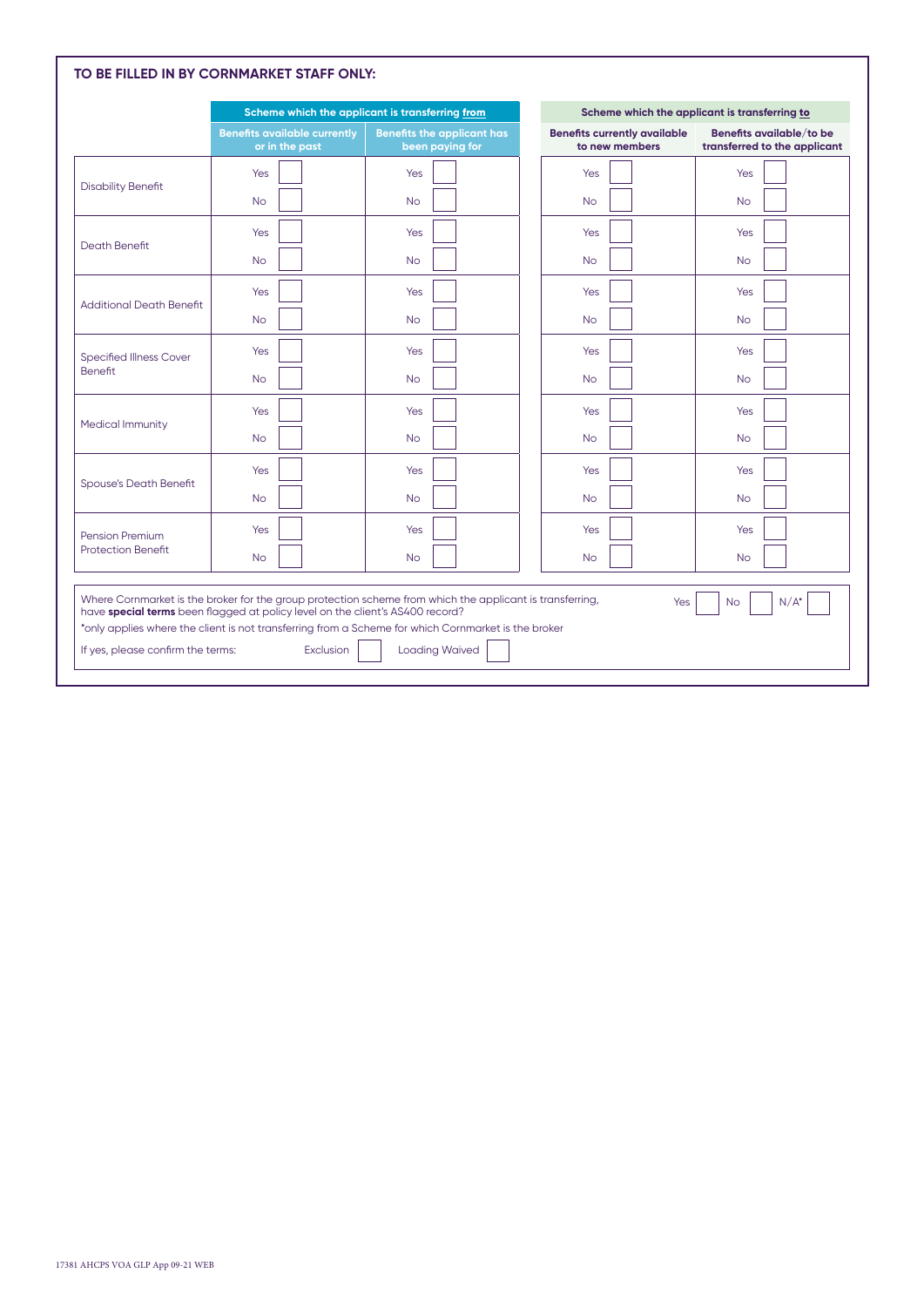## **4. (c) Not transferring from another scheme?**

#### **There are two application options:**

**Preferential declaration route** - This means that if Section 4(b) doesn't apply to you and if you can answer 'No' to all of the questions in Section 4(d), your application will not be medically assessed and will be accepted based on this declaration. If you have any doubt and/ or question regarding your ability to complete the preferential declaration, then you should apply using the medical questions route in Section 5 instead, as described in the next paragraph.

**Medical questions route** - This means that, if Section 4(b) doesn't apply to you and if you answer 'Yes' to any of the questions in Section 4(d), you must answer each of the medical questions in Section 5, complete all other Sections and supply all relevant data. Your application will be medically assessed and further medical evidence may be sought before a decision will be made on your application.

## **4. (d) Preferential declaration**

**Please read the questions below carefully and ensure that you fully understand each of the questions being asked before answering them. Please answer all of the questions fully, honestly and carefully.**

| Please tick to confirm your answer:                                                                                                                                                                                           | Yes | No.       |
|-------------------------------------------------------------------------------------------------------------------------------------------------------------------------------------------------------------------------------|-----|-----------|
| Are you waiting for any medical appointment, investigation, test or scan results or surgery?<br>(You don't have to tell New Ireland about: Routine visits to your GP for monitoring of or a renewal prescription              | Yes | No.       |
| Do you have any symptoms that you have yet to look for medical advice or treatment for?                                                                                                                                       | Yes | No.       |
| In the last 12 months have you:                                                                                                                                                                                               | Yes | <b>No</b> |
| taken or been prescribed medication or other treatment for longer than 4 consecutive weeks?                                                                                                                                   |     | <b>No</b> |
| • requested, been advised to, referred to or attended a specialist, hospital or clinic for any appointment, tests,<br>scans, investigations or surgery? (You don't have to tell New Ireland about: uncomplicated pregnancies, | Yes | No.       |
| In the last 5 years have you had an application for Life, Specified or Critical Illness or Disability Benefit:                                                                                                                | Yes | <b>No</b> |
| ٠                                                                                                                                                                                                                             | Yes | <b>No</b> |
|                                                                                                                                                                                                                               | Yes | <b>No</b> |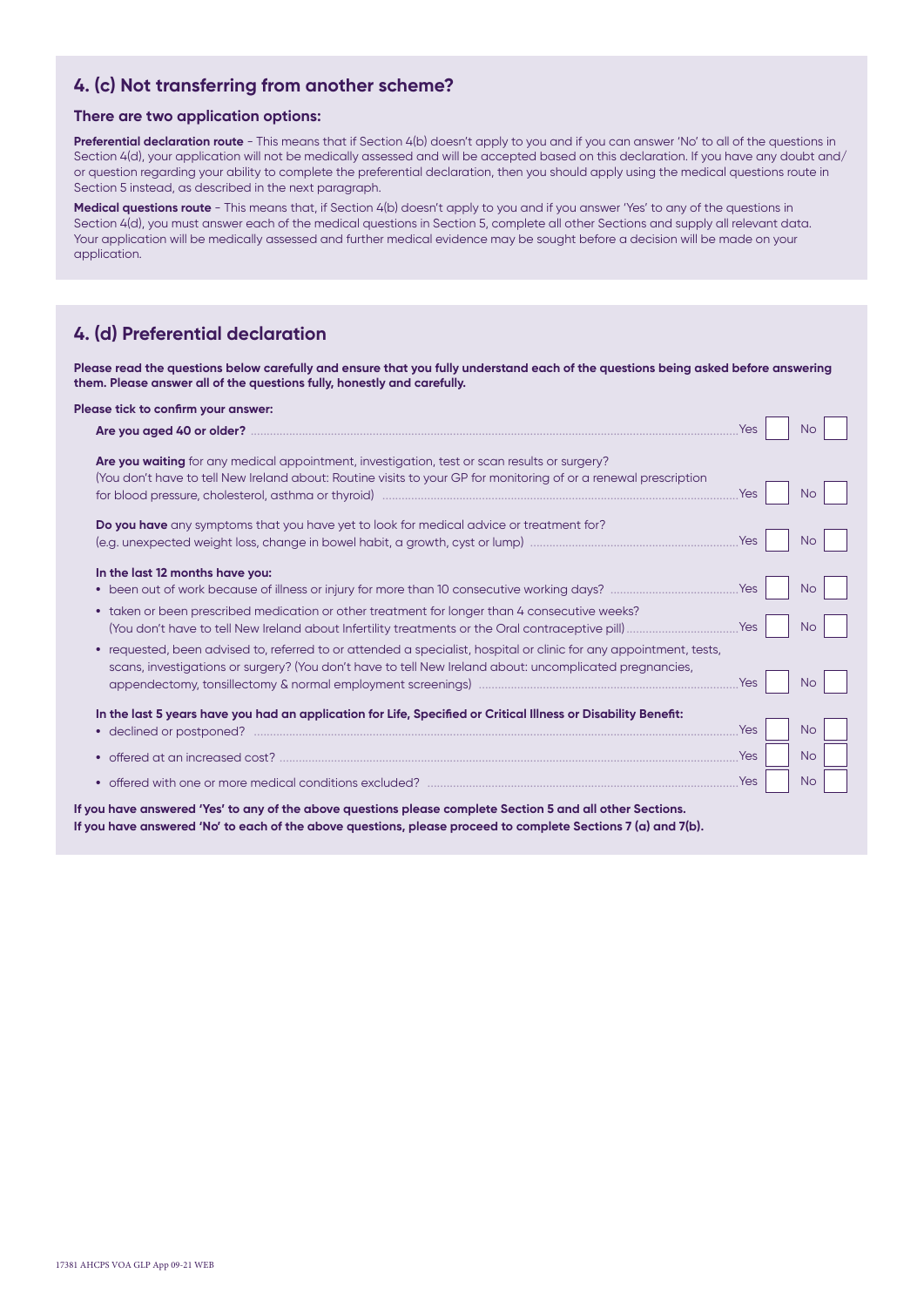## **5. Medical questions**

|                                 | Please read the questions below carefully and ensure that you fully understand each of the questions being asked before answering<br>them. Please answer all of the questions fully, honestly and carefully.                                                                                                        |     |           |
|---------------------------------|---------------------------------------------------------------------------------------------------------------------------------------------------------------------------------------------------------------------------------------------------------------------------------------------------------------------|-----|-----------|
|                                 | 1. Are you waiting for any medical appointment, investigation, test or scan results or surgery?<br>(You don't have to tell New Ireland about: Routine visits to your GP for monitoring of or a renewal prescription for<br>blood pressure, cholesterol, asthma or thyroid)                                          | Yes | <b>No</b> |
| Details if yes:                 | What are you awaiting? When is it to take place?                                                                                                                                                                                                                                                                    |     |           |
|                                 | 2. Do you have any symptoms that you have yet to look for medical advice or treatment for?<br>(e.g. unexpected weight loss, change in bowel habit, a growth, cyst or lump)                                                                                                                                          | Yes | <b>No</b> |
| Details if yes:                 | Type of symptoms, Date of onset, Date of last symptoms.                                                                                                                                                                                                                                                             |     |           |
| In the last 12 months have you: |                                                                                                                                                                                                                                                                                                                     |     |           |
|                                 | 3. been out of work because of illness or injury for more than 10 consecutive working days?                                                                                                                                                                                                                         | Yes | <b>No</b> |
| Details if yes:                 | Nature of illness, Medication, Doctor consulted, Date of onset/last symptoms, Dates & durations off work.                                                                                                                                                                                                           |     |           |
|                                 | 4. taken or been prescribed medication or other treatment for longer than 4 consecutive weeks?<br>(You don't have to tell New Ireland about Infertility treatments or the oral contraceptive pill)                                                                                                                  | Yes | <b>No</b> |
| Details if yes:                 | Nature of illness, Medication, Doctor consulted, Date of onset/last symptoms, Dates & durations off work.                                                                                                                                                                                                           |     |           |
| In the last 5 years have you:   | 5. requested, been advised to, referred to or attended a specialist, hospital, clinic or addiction counsellor for any<br>appointment, tests, scans, investigations or surgery? (You don't have to tell New Ireland about: uncomplicated<br>pregnancies, appendectomy, tonsillectomy & normal employment screenings) | Yes | <b>No</b> |
| Details if yes:                 | Nature of illness, Medication, Doctor consulted, Date of onset/last symptoms, Dates & durations off work.                                                                                                                                                                                                           |     |           |
|                                 | 6. had an application declined, postponed, accepted at an increased cost or with an exclusion applied for any<br>Life, Specified or Critical Illness or Disability Benefit?                                                                                                                                         | Yes | <b>No</b> |
| Details if yes:                 | What was the decision? Reason for decision, Date decision was made.                                                                                                                                                                                                                                                 |     |           |
|                                 | Please use the box below to add more details to any of your answers to the questions above.                                                                                                                                                                                                                         |     |           |
|                                 |                                                                                                                                                                                                                                                                                                                     |     |           |
|                                 |                                                                                                                                                                                                                                                                                                                     |     |           |
|                                 |                                                                                                                                                                                                                                                                                                                     |     |           |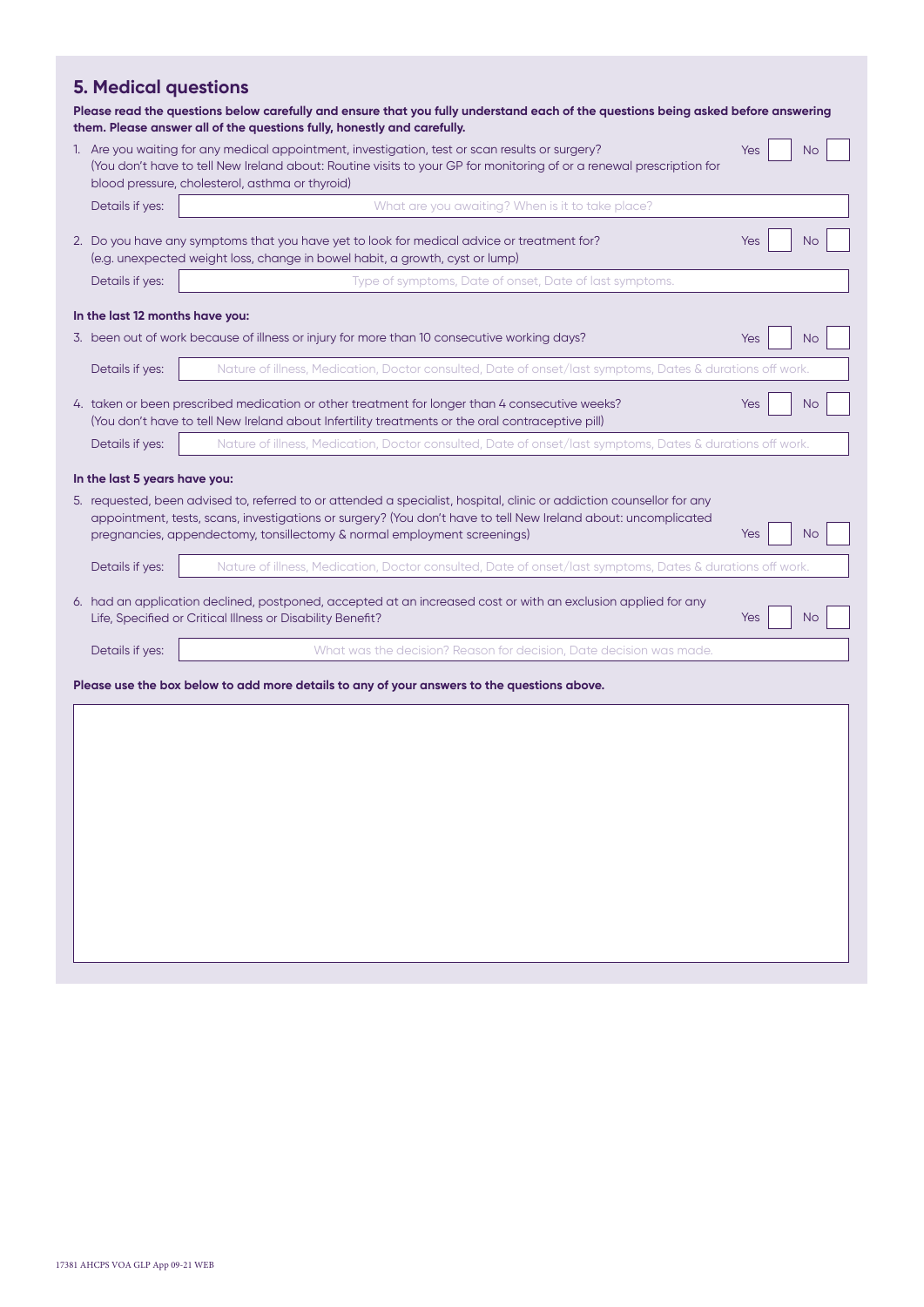## **6. Further medical information**

Depending on the information you provide in your answers to the above questions in Section 5, New Ireland may ask for further medical information from you and/or your GP or may ask you to have a tele-interview with a nurse. The tele-interview process is explained in more detail in Section 8.

New Ireland may also ask you to have a medical examination with your doctor, an independent doctor or a nurse.

| a) Do you have a GP in Ireland or abroad?                                             |  | <b>Yes</b> | <b>No</b> |  |
|---------------------------------------------------------------------------------------|--|------------|-----------|--|
| If yes, please provide the name and address of your GP:                               |  |            |           |  |
|                                                                                       |  |            |           |  |
|                                                                                       |  |            |           |  |
|                                                                                       |  |            |           |  |
|                                                                                       |  |            |           |  |
| b) Have you visited any other GP (in Ireland or abroad) in the last 12 months?        |  | <b>Yes</b> | <b>No</b> |  |
| If yes, please provide the name and address of that GP:                               |  |            |           |  |
|                                                                                       |  |            |           |  |
|                                                                                       |  |            |           |  |
|                                                                                       |  |            |           |  |
|                                                                                       |  |            |           |  |
| c) If New Ireland asks you to have a tele-interview what time of day do you prefer to |  |            |           |  |

#### **What happens next?**

New Ireland will review your application. Your application may be:

- **Accepted on normal terms** This means your application has been accepted at normal rates and on normal terms. Your cover will start on the date New Ireland accepts your application and Cornmarket will also send you a letter telling you you've been accepted. **• Postponed** - This means that a final decision on your application has been postponed and cover is not being offered now. However,
- this does not mean that an application won't be considered in the future. **• Declined** - This means your application has been declined and it is not possible to offer you cover now or in the future.

If your application has been declined or postponed, you can ask New Ireland to let you know the reasons for this decision, which may in certain circumstances be provided to you through your GP.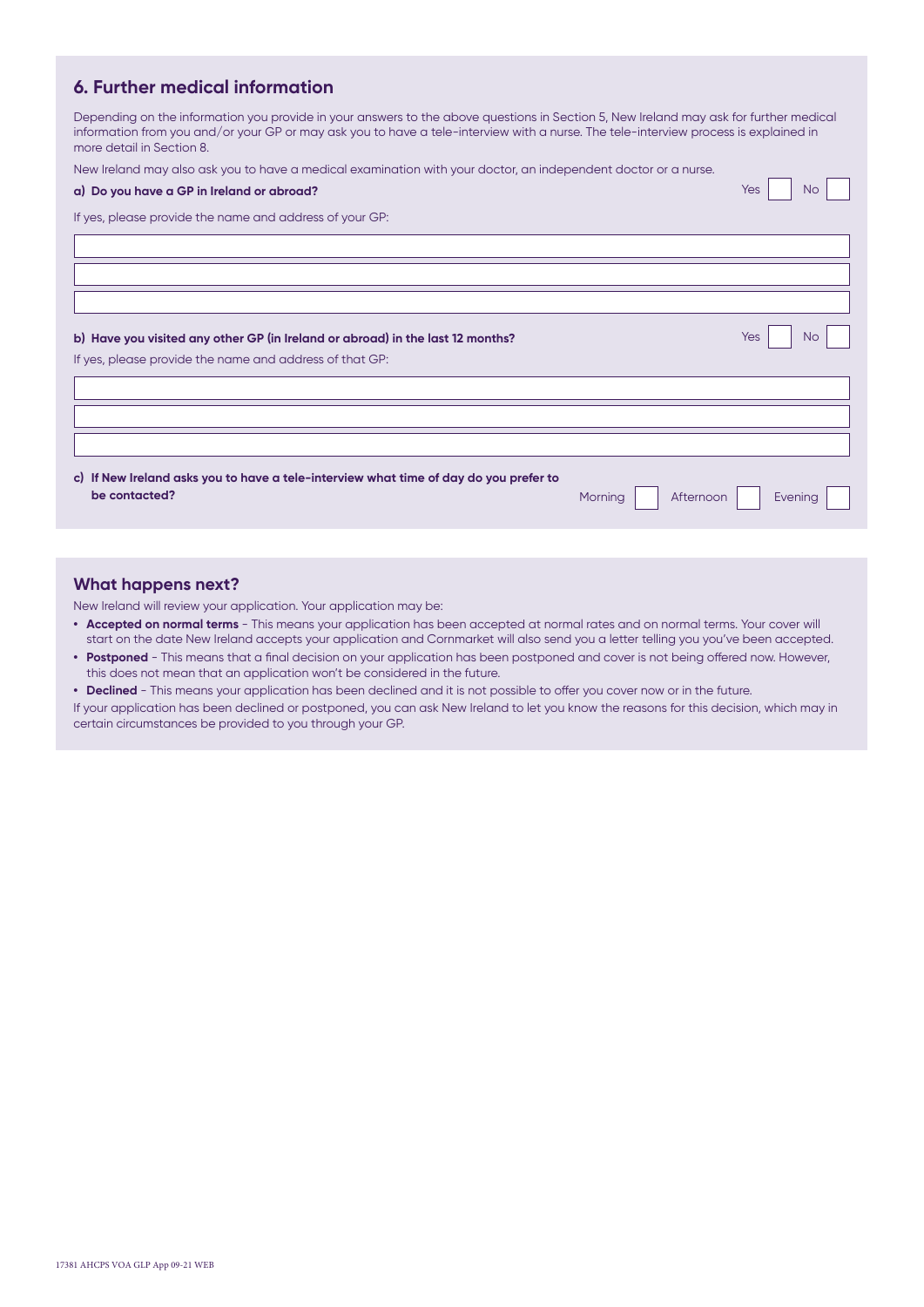**WARNING: Please read the declarations in Sections 7(a) & (7b) below carefully and ensure that you fully understand them before signing them. If you cannot complete these declarations, please contact your local Cornmarket Consultant or call (01) 470 8054 for further information.**

## **7 (a). Cornmarket declaration**

I authorise for a member of Cornmarket staff to correct/amend my details entered into Section 3 in order to ensure my application is processed in a timely manner. A copy of any such amendment will be sent to me when my application is processed and I undertake to advise Cornmarket without delay should any such amendment be incorrect. I understand that fields or declarations left unanswered or answered incorrectly, will likely result in a delay with the processing of my application or potentially prevent the application from being processed altogether.

I confirm I have been informed about Cornmarket's Data Privacy Notice and where to find this.

- In relation to all benefits available under the Scheme, I confirm that I understand:
- the benefits available and the exclusions, restrictions and limitations associated with them
- the terms and conditions
- there is a 30 day cooling-off period, which begins when my membership is accepted by New Ireland.
- that where disability benefit is an available Scheme benefit
	- the meaning of disability as explained in the Scheme Summary Booklet
	- the reductions to the benefit where there are disability payments from other sources
- that where specified illness cover is an available Scheme benefit, the meaning of specified illness cover and the illnesses covered.

#### **Advice and non-Advice based options**

Please tick to advise which statement best describes the circumstance in which you are applying for membership of the Scheme:

#### **I have received advice**

Following a consultation, I have been advised to apply for membership of the Scheme by a Cornmarket Financial Advisor. I have obtained the Scheme Information and the Cornmarket Terms of Business document and will review them within the cooling off period. I also acknowledge that the Scheme Information and the Cornmarket Terms of Business document are available either from Cornmarket's website or alternatively by calling Cornmarket on (01) 470 8054.

(Please ask your advisor to provide their advisor code )

#### **I have not sought or received advice**

I researched details of the Scheme myself and have decided that it is an appropriate product for me. I confirm that I have access to the Scheme Information and the Cornmarket Terms of Business document, either via Cornmarket's website or by calling Cornmarket on (01) 470 8054, and I will review these within the cooling-off period. I have not sought or had direct consultation with a Cornmarket Financial Advisor. As no advice has been given to me pertaining to this product, I acknowledge my application is on an execution only basis. Should I wish to receive advice from a Financial Advisor, I acknowledge that I can call Cornmarket regarding same on (01) 470 8054.

Applicant's signature: New York 2012 19:00 Applicant's signature: New York 2012 19:00 Applicant's signature: New York 2013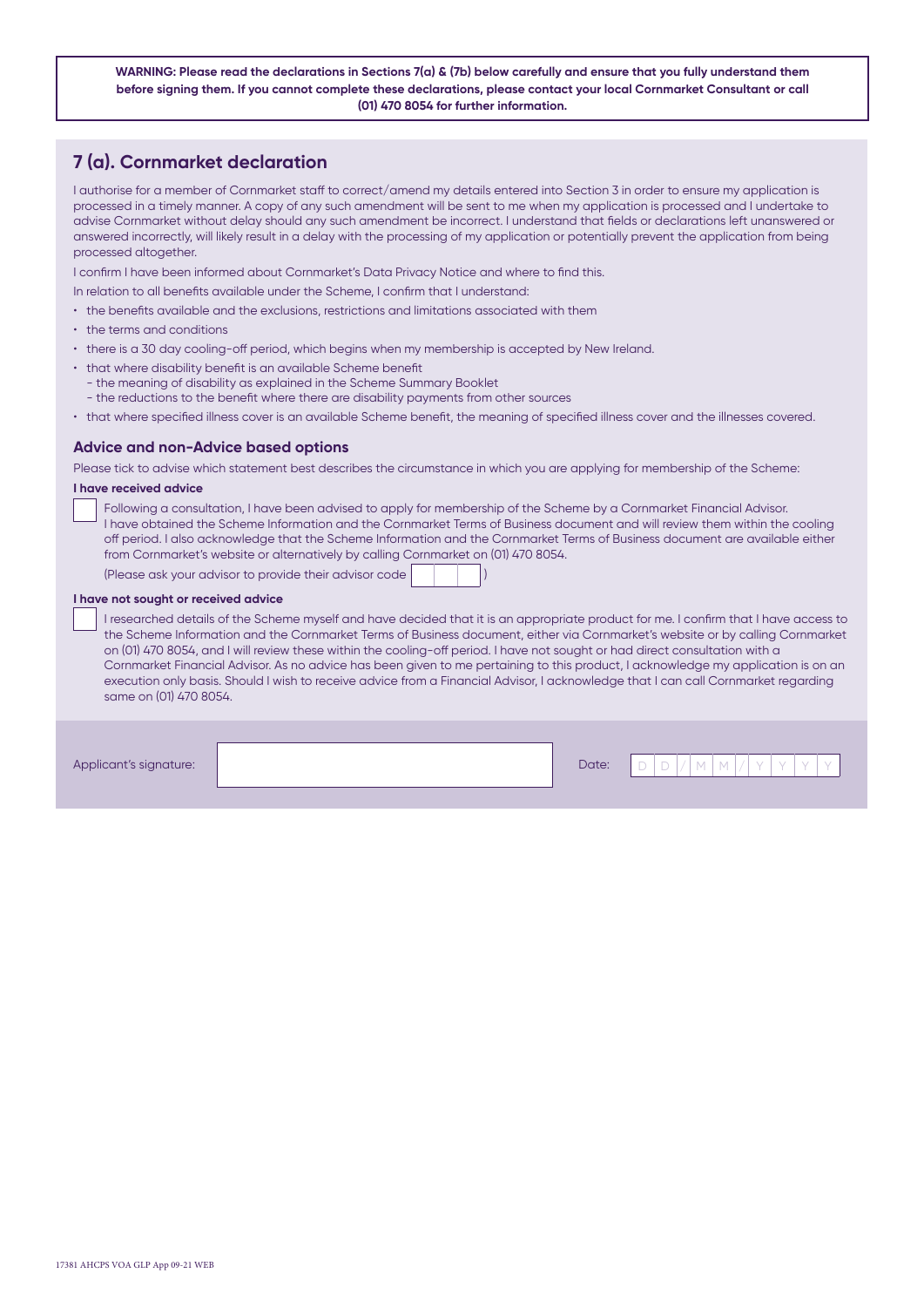## **7 (b). New Ireland declaration**

#### I confirm that I have:

- read and understand all the questions asked on this form, **and**
- answered the questions on this form fully, honestly and carefully whether completed by me or on my behalf.
- I understand that if:
- any questions are not answered fully, honestly and carefully, **and/or**
- New Ireland is not made aware or informed of any changes to the answers given before my membership starts, then New Ireland may: - cancel my membership from the start and refuse any claim I may have,
	- reduce the amount of any claim, and/or
	- reduce the amount of cover.

I agree to New Ireland asking for information about my health from any doctor or health professional who has attended me, and I authorise them to give New Ireland the information asked for. I agree that this authority will remain in place during the term of my membership and as part of any claim assessment, even in the event of my death.

- I understand that if this application goes ahead, my membership will be based on the information in:
- this form.
- any other form or questionnaire related to my application,
- any other written information from me or on my behalf related to my application, **and/or**
- any recorded telephone call related to my application.

I understand that my cover will start when New Ireland accepts my application and not before then.

Where I have provided my contact details, I understand that I may be contacted using those details if New Ireland needs further health or other information for the purpose of this application.

I understand

- that I'm due to receive a copy of the full application form and will let Cornmarket know if I don't
- when I receive a copy, I need to review the answers to make sure they have been answered fully, honestly and carefully and

• I must make Cornmarket aware of any errors, missing information or changes needed to my answers who will then inform New Ireland.

I understand that to remain a member of this Scheme, I must continue:

- to be a member of the union/association, if applicable **and/or**
- employed by the relevant employer.

I confirm I am actively at work and I understand the meaning of actively at work as explained below:

#### **Actively at work means you:**

- **- are working your normal contracted hours**
- **- have not been given medical advice to stop working**
- **are capable of fully performing the normal duties of your job**
- **are not on career break, taking carer's leave or other unpaid leave\***
- **are not awaiting the result of a COVID-19 test and**
- **In the previous 30 days you have not:**
- **- had any of the following symptoms of COVID-19; a fever (high temperature), a new cough, shortness of breath, loss or change to your sense of smell or taste**
- **- had a positive test for COVID-19**
- **- been advised to have a COVID-19 test.**

**\*Employees who are on paid or unpaid statutory maternity, adoptive, parent's or paternity leave are considered 'actively at work' as long as this leave is no longer than 44 weeks in total.**

#### **Those taking parental leave are not considered 'actively at work' unless they are working a reduced number of hours every week throughout their leave and otherwise meet the eligibility criteria of the Scheme.**

I understand that where there is the potential for a period of free Scheme membership as explained at the start of this application form, where relevant, and I am eligible for the Free Offer, my premium payments to the Scheme will automatically start when this period ends. I understand that the Free Offer period will start when I am accepted into this Scheme by New Ireland.

I understand that in the event of my application not proceeding, information provided in connection with my application will be retained by New Ireland for a period of up to six years to facilitate any future application by me.

I confirm that I have obtained the Scheme Summary Booklet and the Cornmarket Terms of Business document and will review them to make sure I understand the Scheme I will be joining and the terms and conditions of this Scheme.

In relation to all benefits available under the Scheme, I confirm that I understand:

- the benefits available and the certain exclusions/restrictions that apply
- that where disability benefit is an available Scheme benefit
	- the meaning of disability as explained in the Scheme Summary Booklet
- the reductions to the benefit where there are disability payments from other sources

• that where specified illness cover is an available Scheme benefit, the meaning of specified illness cover and the illnesses covered.

I understand:

- the policy conditions that apply to the Scheme,
- that there is a 30 day cooling off period, which begins when my membership is accepted by New Ireland and during this time I may change my mind and cancel my membership of the Scheme and receive a full refund of any premiums that I have paid.

I understand it is a condition of my membership that I accept that the Scheme is a reviewable group scheme, meaning that the terms of the Scheme may be amended or terminated altogether by the Scheme owner and that their decisions are binding on all members of the Scheme.

I confirm I have been informed about New Ireland's Data Privacy Notice and where to find this.

| Applicant's signature: | Date: | $\overline{\phantom{a}}$ |  |  |  |  |  |
|------------------------|-------|--------------------------|--|--|--|--|--|
|                        |       |                          |  |  |  |  |  |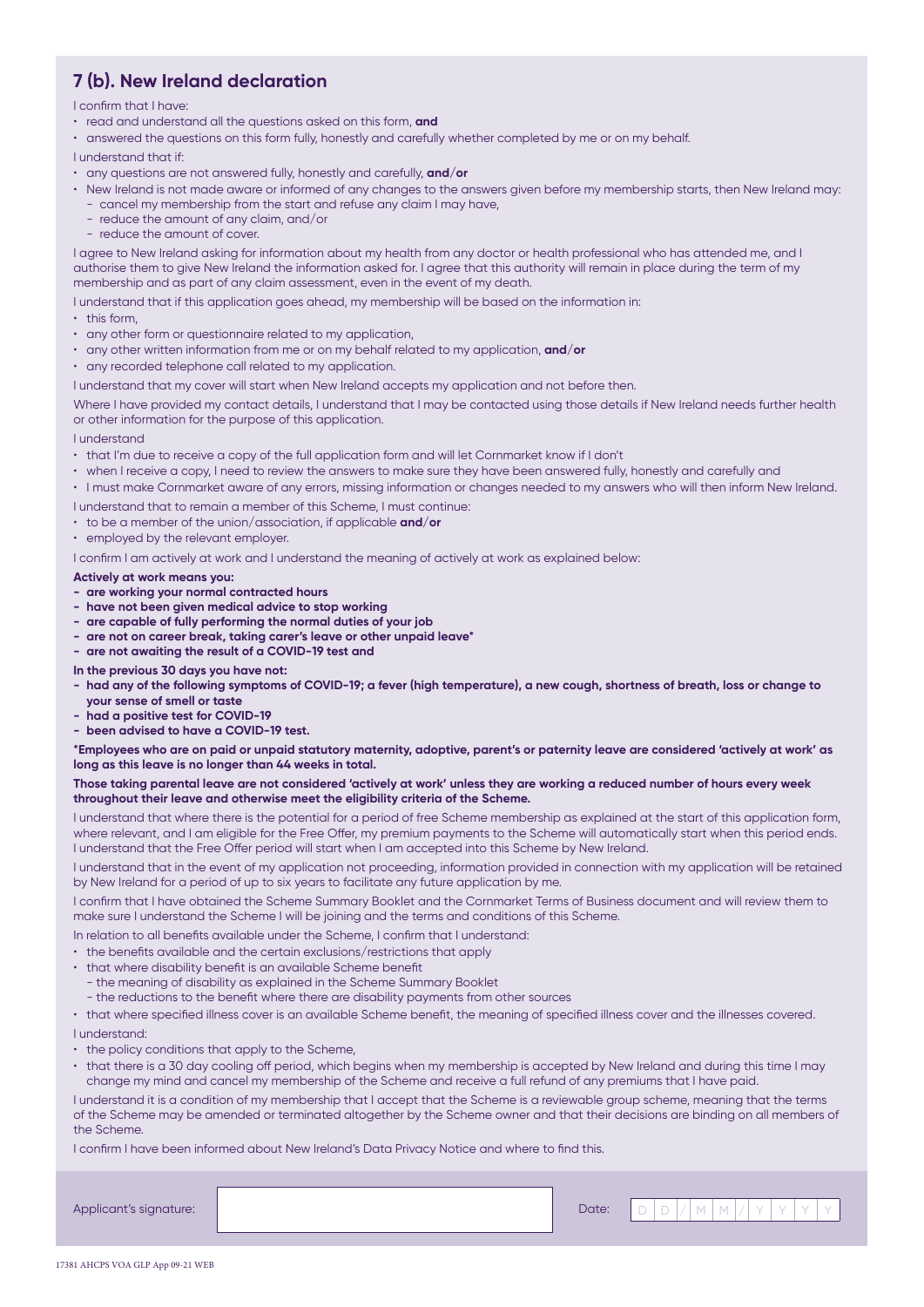### **8. Tele-interview**

#### **What is a tele-interview?**

A tele-interview is an interview over the phone by a nurse where New Ireland asks you details about your health. The call is recorded and shouldn't take more than 30 minutes to complete.

#### **Why are you being interviewed?**

New Ireland uses the information from your interview (which is kept confidential) to decide on whether they can offer you cover, and if so, on what terms.

#### **When will the tele-interview take place?**

Medicals Direct will ring you in the next few days to arrange a suitable time.

The nurses can carry out interviews from:

- 8am to 8pm Monday to Thursday
- 8am to 4:30pm on Fridays

If you are not free to answer the questions when they call, the nurse will arrange a more suitable time to ring you back to do the interview. If they haven't rang you back in three days, or you have been away or not contactable, please ring New Ireland on (01) 617 2595 to arrange an interview.

It is important that you are able to speak freely and have the time to do the interview when they call. If you are using a mobile phone, please make sure you are not driving, as they will not be able to carry out the interview if this is the case.

#### **What do you need to prepare?**

To prepare for your interview, please take some time to have the following information ready when the nurse rings you:

- Details of any medication you are taking (including the name and dosage).
- Details of any past or present medical condition you have or had (other than very minor ailments such as the common cold).
- Details of any tests or investigations, e.g. blood pressure, cholesterol tests. It would be helpful if you phone your GP or whoever did these tests before the interview, to get the results.
- Details of any serious condition, such as cancer, heart attack, stroke, suffered by a member of your immediate family (your mother, father, brothers or sisters, or half brothers and sisters).
- Your height and weight.

If you are not sure whether something is important in relation to the questions being asked, then it is best to mention it anyway. The nurse will help you with any questions that you have.

#### **What happens after the interview?**

You will be sent a written record of the interview. Please review the answers to check they have been answered fully, honestly and carefully and that all of the information in the written record is correct and complete. You must let New Ireland know within 10 days of receiving the record of any errors, missing information or changes needed to the answers.

#### **What if I do not wish to have a tele-interview?**

Please let Medicals Direct know this when they call you or you can let New Ireland know directly on (01) 617 2595. New Ireland may send you a questionnaire instead to complete or write to your doctor for a report.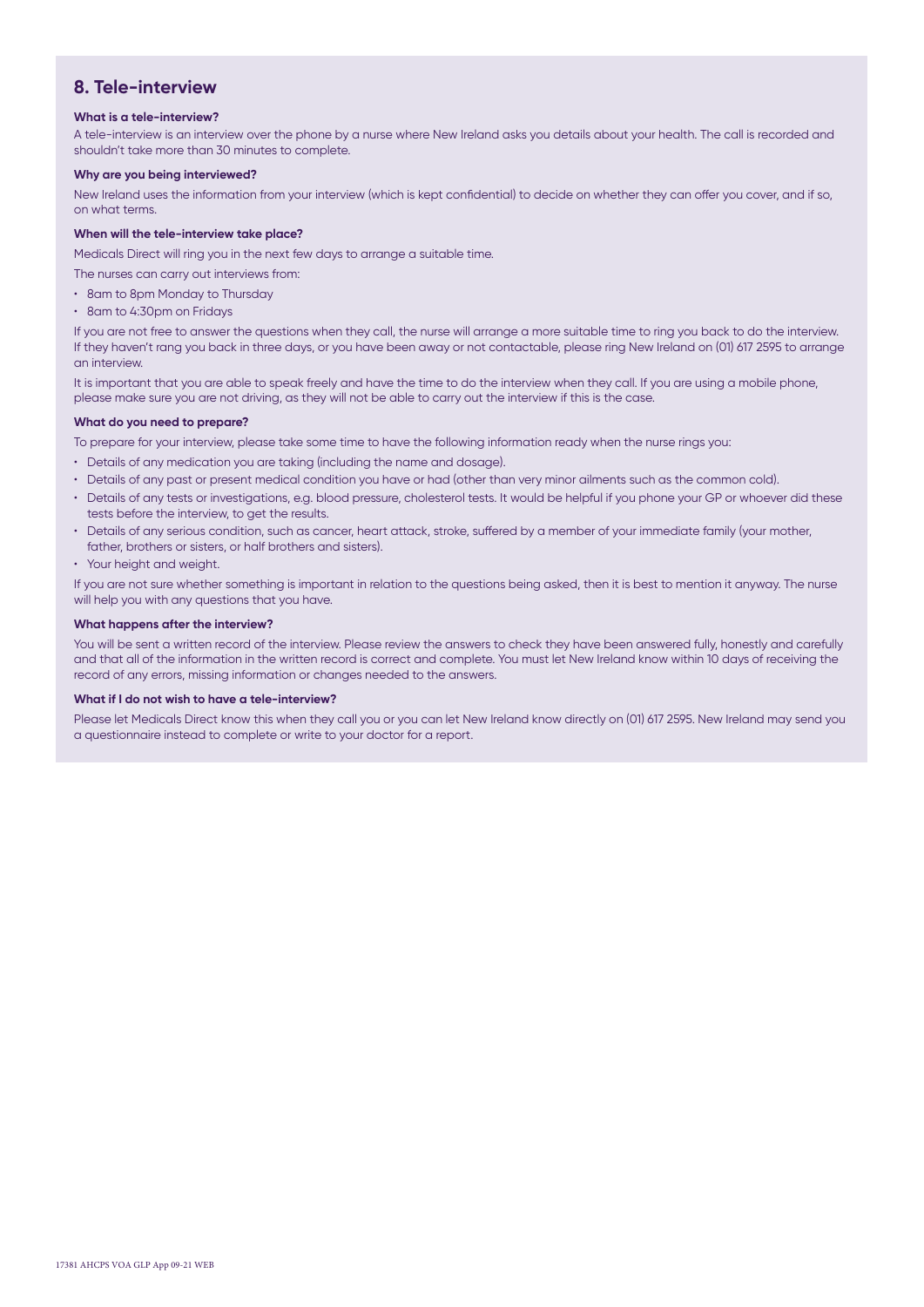If you have any queries, please contact Cornmarket:

Christchurch Square, Dublin 8 Call us on **(01) 470 8054** or visit **cornmarket.ie**

17381 AHCPS VOA GLP App 09-21 WEB Cornmarket Group Financial Services Ltd. is regulated by the Central Bank of Ireland.<br>A member of the Irish Life Group Ltd. which is part of the Great-West Lifeco Group of companies.<br>Telephone calls may be recorded for qua New Ireland Assurance Company plc is regulated by the Central Bank of Ireland. A member of Bank of Ireland Group.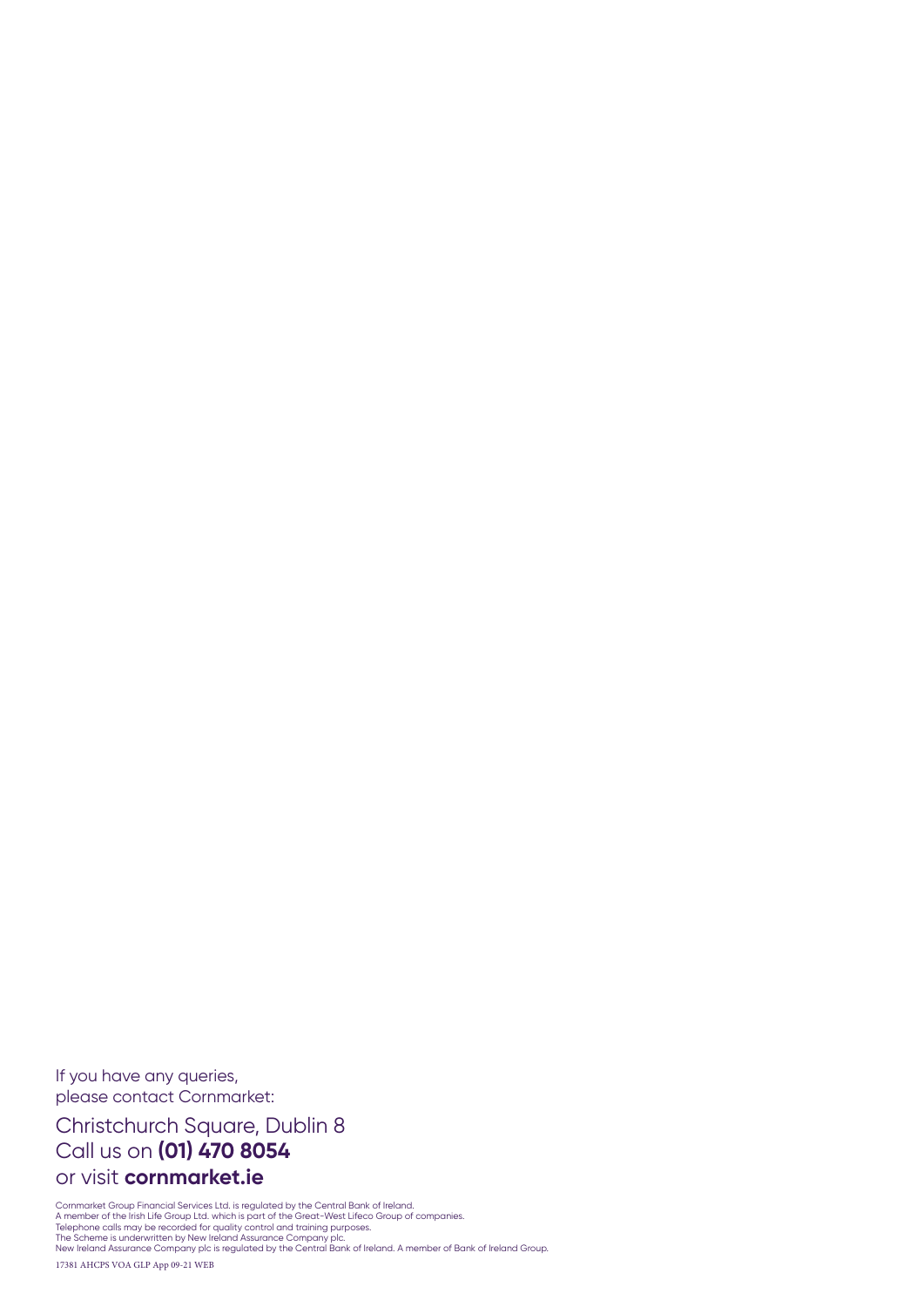

## **Group Protection Scheme** Payment Mandate

#### **Instruction**

Please complete the Salary Deduction Mandate. If your employer does not facilitate Salary Deduction, you should complete the SEPA Direct Debit Mandate. Alternatively, if you are unsure as to whether or not your employer provides Salary Deduction facilities, you should complete both mandates. If you do complete both mandates, Cornmarket will only process the SEPA Direct Debit Mandate in the event that a Salary Deduction facility is not available with your employer.

## **Salary deduction mandate**

(Please ensure all fields are fully completed)

 **Regarding Scheme Name:** 

Please make a deduction directly from my pensionable pay in respect of my premiums under the policy, as stated above, and remit this deduction to Cornmarket on my behalf. I understand and agree the following:

- That the Deduction at Source (DAS) facility is being made available solely as a matter of convenience to me and may be terminated at any time and beyond paying the sums deducted to Cornmarket, my employer accepts no responsibility of any kind in the matter.
- That the deduction is to commence as soon as possible and to continue until and unless I serve further written notice to Cornmarket. Cornmarket has the right to alter the amount of this deduction in line with agreed amendments in the premium rate.
- Any arrangements for refund of deductions or collection of arrears are to be made directly with Cornmarket and that my Employer, as stated above, will not be responsible for such matters
- It is my own responsibility to ensure the correct deduction is made from my pay and to notify Cornmarket if I wish to amend or cancel the deduction from my pay.
- There may be a delay of up to two months in commencing, amending or ceasing my deduction due to payroll scheduling and the fact that amendments to mandates are submitted to my employer on a monthly basis.
- I will correspond directly with Cornmarket in relation to the deduction from my pay or the product that I am availing of.
- It is a matter for Cornmarket to advise me of the withdrawal of the DAS facility and to contact me to make alternative arrangements for the collection of any monies due and I further understand that my Employer, as stated above, shall have no responsibility of any kind where policies of any nature lapse due to the withdrawal of the DAS facility.

| Applicant's signature:                       |                           |          | Date:<br>$/$ M $M$<br>Y<br>Y<br>Y                                                                                |
|----------------------------------------------|---------------------------|----------|------------------------------------------------------------------------------------------------------------------|
| First name:                                  |                           | Surname: |                                                                                                                  |
| Workplace name:                              |                           |          |                                                                                                                  |
| Workplace address:<br>(or School Role number |                           |          |                                                                                                                  |
| for teachers)                                |                           |          |                                                                                                                  |
| Employee number:                             | (Please refer to payslip) |          | Pay Area/Group Code<br>(Where applicable, mandatory for HSE and NSSO employees,<br>please refer to your payslip) |